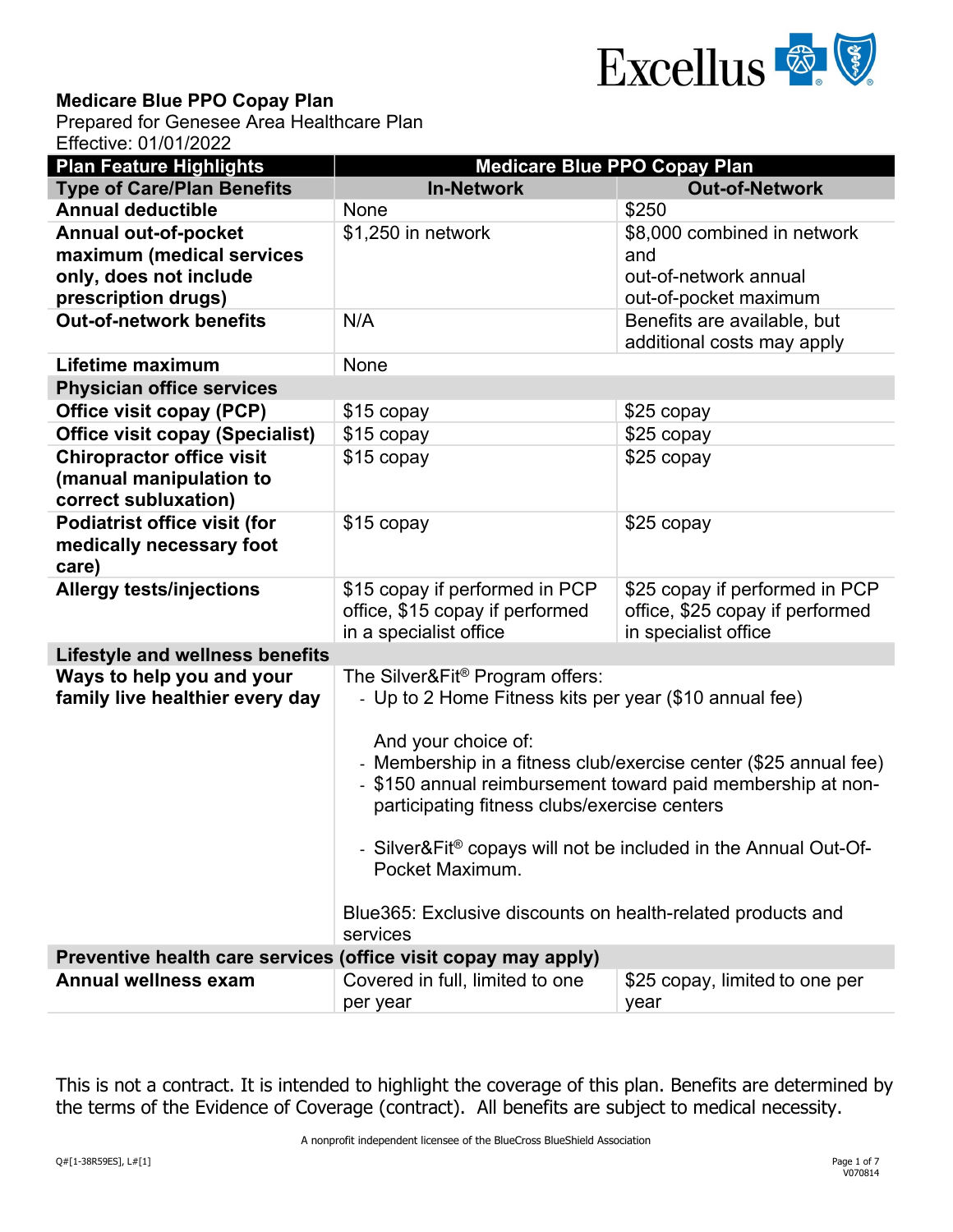| <b>Plan Feature Highlights</b>                                                                 | <b>Medicare Blue PPO Copay Plan</b>                                                                                                                                                                           |                                                                                                                             |  |
|------------------------------------------------------------------------------------------------|---------------------------------------------------------------------------------------------------------------------------------------------------------------------------------------------------------------|-----------------------------------------------------------------------------------------------------------------------------|--|
| <b>Type of Care/Plan Benefits</b>                                                              | <b>In-Network</b>                                                                                                                                                                                             |                                                                                                                             |  |
| Immunizations (flu,<br>pneumonia, Hepatitis B, and<br>other vaccines if patient is at<br>risk) | Covered in full flu, pneumonia<br>and Hepatitis B. All other<br>vaccines 20% coinsurance                                                                                                                      | Covered in full for Flu and<br>pneumonia. Hepatitis B and<br>other vaccines 20%<br>coinsurance subject to the<br>deductible |  |
| <b>Preventive mammography</b>                                                                  | Covered in full for preventive<br>mammography, limited to one<br>per year                                                                                                                                     | 20% coinsurance, subject to<br>the deductible, limited to one<br>per year                                                   |  |
| Pap smear/pelvic exam                                                                          | Covered in full, limited to one<br>every 24 months                                                                                                                                                            | 20% coinsurance, subject to<br>the deductible, limited to one<br>per year                                                   |  |
| <b>Routine GYN exam</b>                                                                        | Covered in full, limited to one<br>every 24 months                                                                                                                                                            | \$25 copay, limited to one per<br>year                                                                                      |  |
| <b>Prostate cancer screening</b>                                                               | Covered in full, limited to one<br>per year                                                                                                                                                                   | 20% coinsurance, subject to<br>the deductible, limited to one<br>per year                                                   |  |
| <b>Bone density screening</b>                                                                  | Covered in full, limited to one<br>per year                                                                                                                                                                   | 20% coinsurance, subject to<br>the deductible, limited to one<br>per year                                                   |  |
| <b>Colorectal screening</b>                                                                    | Covered in full for preventive<br>colonoscopies, limited to one<br>per year                                                                                                                                   | 20% coinsurance, subject to<br>the deductible, limited to one<br>per year                                                   |  |
| <b>Smoking cessation</b>                                                                       | Covered in full                                                                                                                                                                                               | \$25 copay                                                                                                                  |  |
| Routine hearing exam                                                                           | \$0 copay, limited to one exam<br>per year. Must use a<br><b>TruHearing Provider.</b>                                                                                                                         | \$0 copay, limited to one exam<br>per year. Must use a<br><b>TruHearing Provider.</b>                                       |  |
| <b>Hearing Aid(s)</b>                                                                          | \$699 Copay for Advanced Hearing Aids or \$999 Copay for<br>Premium Hearing Aids. Limit of 2 per year. Must use a<br>TruHearing Provider. TruHearing Copays are not included<br>in the Out of Pocket Maximum. |                                                                                                                             |  |
| <b>Routine vision exam</b>                                                                     | \$15 copay per visit, limited to<br>one exam per year                                                                                                                                                         | \$25 copay, limited to one exam<br>per year                                                                                 |  |
| <b>Eyewear allowance</b>                                                                       | \$100 allowance available once every calendar year.                                                                                                                                                           |                                                                                                                             |  |
| <b>Inpatient hospital benefits</b>                                                             |                                                                                                                                                                                                               |                                                                                                                             |  |
| <b>Hospital benefits</b>                                                                       | \$250 copay per admission for<br>unlimited days (maximum 3<br>copays per year)                                                                                                                                | 20% coinsurance, subject to<br>the deductible per admission,<br>unlimited days                                              |  |
| <b>In-Hospital Physician Visits</b>                                                            | Covered in full                                                                                                                                                                                               | 20% coinsurance, subject to<br>the deductible                                                                               |  |
| Anesthesia                                                                                     | Covered in full                                                                                                                                                                                               | 20% coinsurance, subject to<br>the deductible                                                                               |  |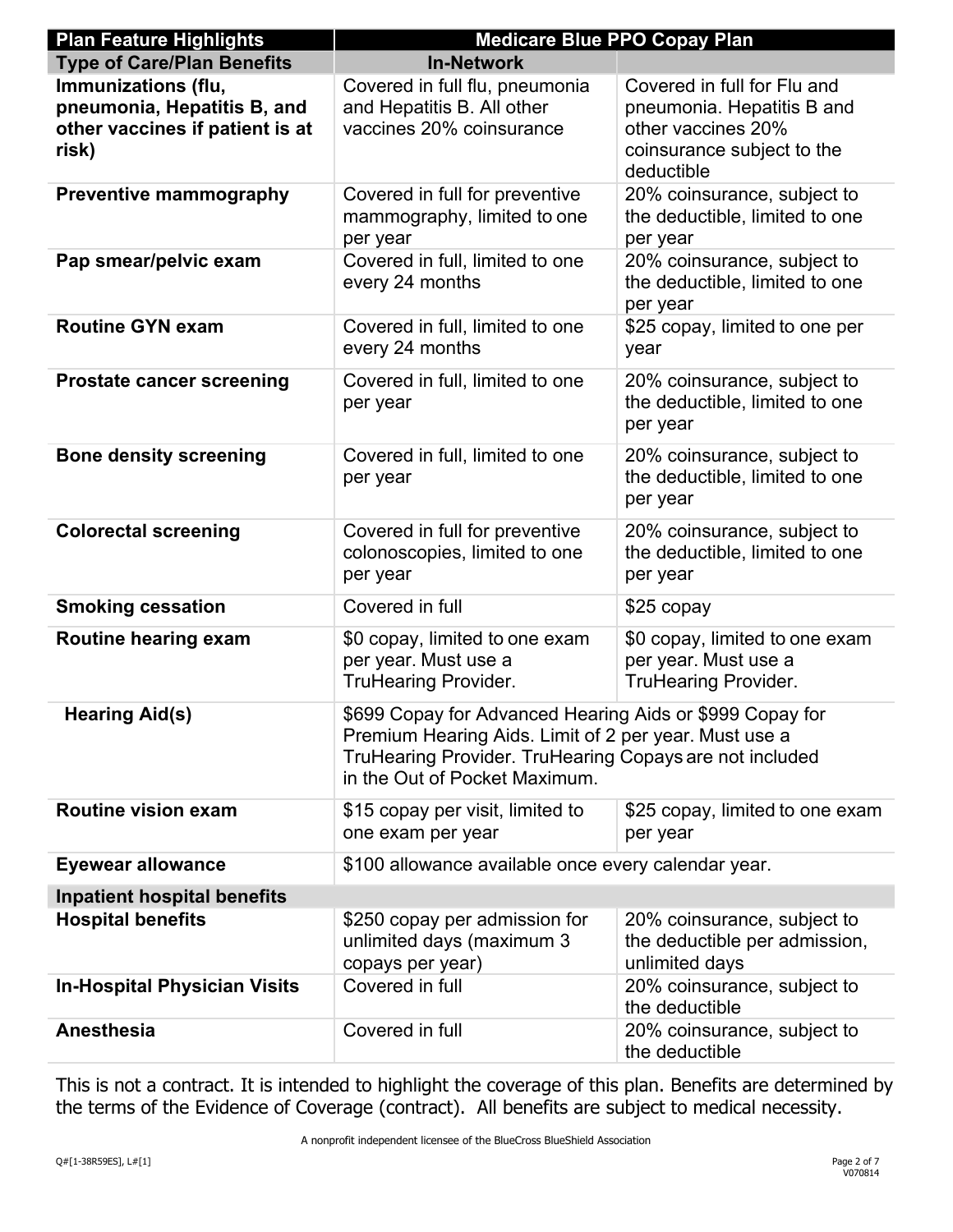| <b>Plan Feature Highlights</b>         | <b>Medicare Blue PPO Copay Plan</b> |                                           |  |
|----------------------------------------|-------------------------------------|-------------------------------------------|--|
| <b>Type of Care/Plan Benefits</b>      | <b>In-Network</b>                   |                                           |  |
| <b>Inpatient chemical</b>              | \$250 copay per admission           | 20% coinsurance, subject to               |  |
| dependence                             | (maximum 3 copays per year)         | the deductible per admission              |  |
| Inpatient mental health care           | \$250 copay per admission           | 20% coinsurance, subject to               |  |
|                                        | (maximum 3 copays per year)         | the deductible per admission              |  |
| <b>Skilled nursing facility</b>        |                                     |                                           |  |
| <b>Skilled nursing facility (3 day</b> | \$0 copay per day, days 1-20.       | 50% coinsurance, subject to               |  |
| inpatient stay is not required)        | \$188 copay per day, days 21-       | the deductible, days 1-100. Not           |  |
|                                        | 100. Not covered, days 101          | covered, days 101 and beyond              |  |
| <b>Emergency care</b>                  | and beyond                          |                                           |  |
| <b>Emergency room care</b>             | \$65 copay per visit; unless        | \$65 copay per visit; unless              |  |
| (covered worldwide)                    | admitted within 23 hours            | admitted within 23 hours                  |  |
| <b>Urgent care</b>                     | \$15 copay                          | \$15 copay                                |  |
| (covered worldwide)                    |                                     |                                           |  |
| <b>Ambulance</b>                       | \$65 copay                          | \$65 copay                                |  |
| <b>Outpatient benefits</b>             |                                     |                                           |  |
| <b>Surgical care</b>                   | \$50 copay                          | 20% coinsurance, subject to               |  |
|                                        |                                     | the deductible                            |  |
| <b>Ambulatory surgical center</b>      | \$50 copay                          | 20% coinsurance, subject to               |  |
|                                        |                                     | the deductible                            |  |
| <b>Hospital Observation Stay</b>       | \$50 copay                          | 20% coinsurance, subject to<br>deductible |  |
| <b>Office surgery</b>                  | \$15 copay if performed in PCP      | \$25 copay if performed in PCP            |  |
|                                        | office, \$15 copay if performed     | office, \$25 copay if performed           |  |
|                                        | in specialist office                | in specialist office                      |  |
| <b>Diagnostic tests and</b>            | Covered in full                     | 20% coinsurance, subject to               |  |
| laboratory services                    |                                     | the deductible                            |  |
| X-rays (film) and radiation            | \$15 copay                          | 20% coinsurance, subject to               |  |
| therapy                                |                                     | the deductible                            |  |
| <b>Advanced Diagnostic Imaging</b>     | \$15 copay                          | 20% coinsurance, subject to               |  |
| (MRI, MRA, CT, PET, etc)               |                                     | the deductible                            |  |
| Chemotherapy                           | \$15 copay                          | 20% coinsurance, subject to               |  |
|                                        |                                     | the deductible                            |  |
| <b>Outpatient mental health care</b>   | 20% coinsurance, unlimited          | 20% coinsurance, subject to               |  |
|                                        | visits                              | the deductible                            |  |
| <b>Partial hospitalization</b>         | 20% coinsurance, unlimited          | 20% coinsurance, subject to               |  |
|                                        | visits                              | the deductible                            |  |
| <b>Outpatient chemical</b>             | 20% coinsurance, unlimited          | 20% coinsurance, subject to               |  |
| dependence care                        | visits                              | the deductible                            |  |
| <b>Other services</b>                  |                                     |                                           |  |
| <b>Rehabilitative therapy</b>          | \$15 copay                          | \$25 copay                                |  |
| (physical, occupational and<br>speech) |                                     |                                           |  |
|                                        |                                     |                                           |  |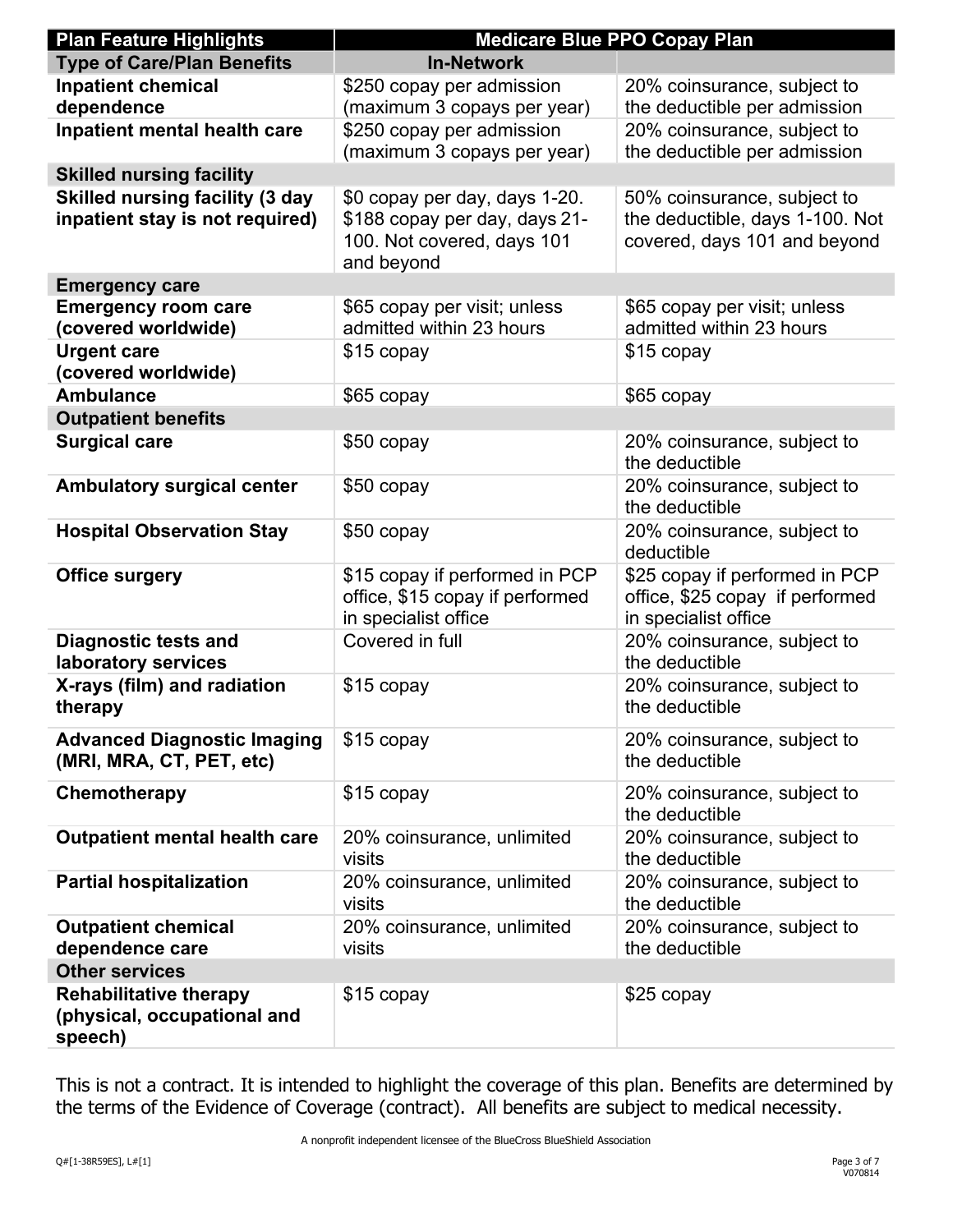| <b>Plan Feature Highlights</b>                                  | <b>Medicare Blue PPO Copay Plan</b>                                                                                                                         |                                                                                                                                 |  |
|-----------------------------------------------------------------|-------------------------------------------------------------------------------------------------------------------------------------------------------------|---------------------------------------------------------------------------------------------------------------------------------|--|
| <b>Type of Care/Plan Benefits</b>                               | <b>In-Network</b>                                                                                                                                           |                                                                                                                                 |  |
| <b>Cardiac rehabilitation</b>                                   | \$15 copay                                                                                                                                                  | \$25 copay                                                                                                                      |  |
| <b>Telehealth</b>                                               | <b>MDLive Provider: \$15 copay</b><br><b>Behavioral Health Provider: \$15</b><br>copay<br><b>Additional Telehealth Services:</b><br>follows in-person copay | <b>Not Covered</b>                                                                                                              |  |
| <b>Acupuncture</b>                                              | 50% coinsurance, up to 20<br>visits per year for chronic lower<br>back pain and 10 additional<br>visits for any other diagnosis                             | 50% coinsurance, up to 20<br>visits per year for chronic lower<br>back pain and 10 additional<br>visits for any other diagnosis |  |
| <b>Medicare Part B drugs</b><br>including chemotherapy<br>drugs | 20% coinsurance                                                                                                                                             | 20% coinsurance, subject to<br>the deductible                                                                                   |  |
| <b>Diabetic education</b>                                       | Covered in full                                                                                                                                             | \$25 copay                                                                                                                      |  |
| <b>Diabetic supplies</b>                                        | Meters and test strips: \$5 copay<br>per 30 day supply, from a<br>preferred manufacturer                                                                    | 20% coinsurance, subject to<br>the deductible                                                                                   |  |
| <b>Durable medical equipment</b>                                | 20% coinsurance                                                                                                                                             | 20% coinsurance, subject to<br>the deductible                                                                                   |  |
| <b>Prosthetic devices</b>                                       | 20% coinsurance                                                                                                                                             | 20% coinsurance, subject to<br>the deductible                                                                                   |  |
| Home care                                                       | Covered in full                                                                                                                                             | 20% coinsurance, subject to<br>the deductible                                                                                   |  |
| <b>Hospice</b>                                                  | <b>Covered by Original Medicare</b>                                                                                                                         | <b>Covered by Original Medicare</b>                                                                                             |  |
| <b>Kidney dialysis</b>                                          | Covered in full                                                                                                                                             | Covered in full                                                                                                                 |  |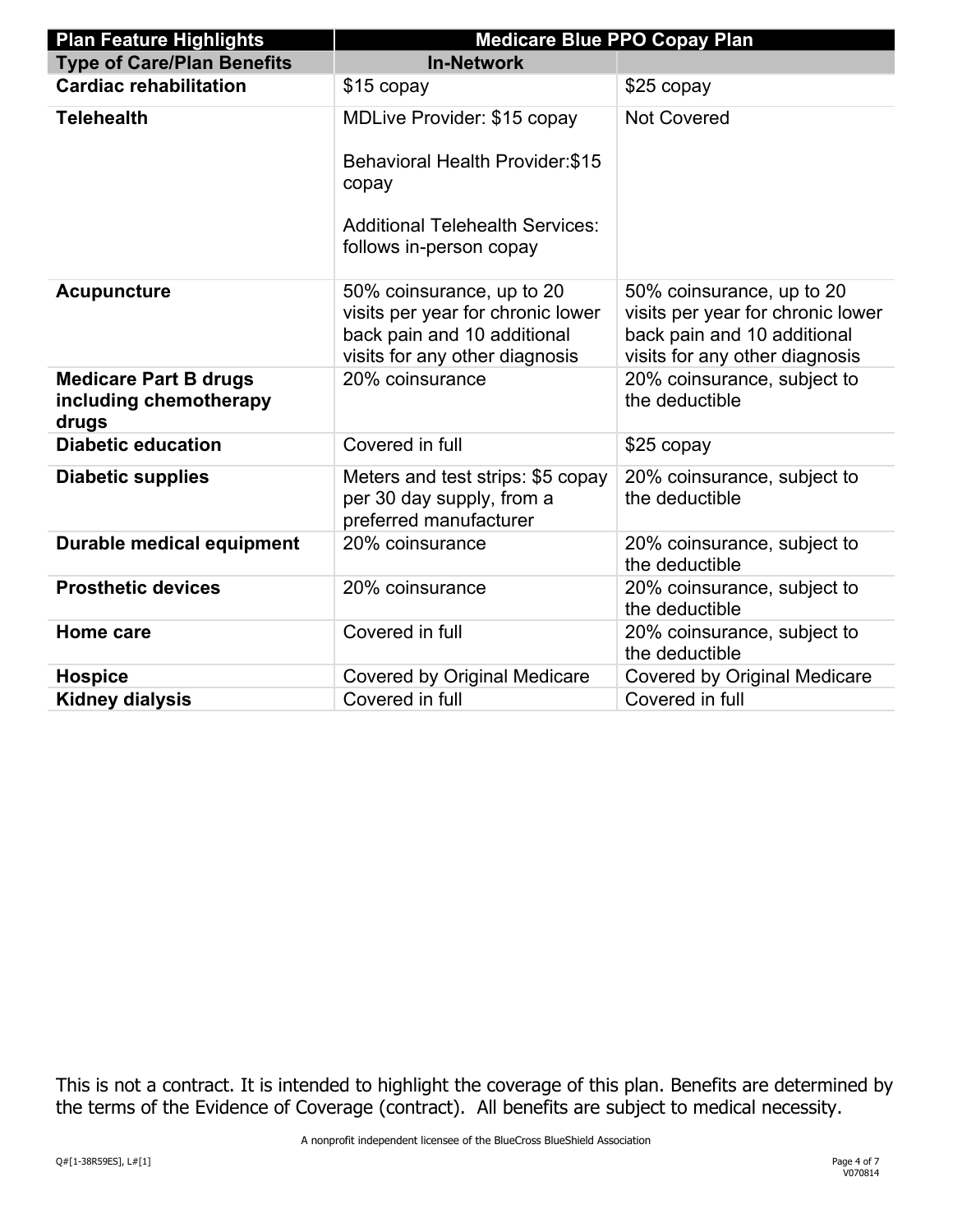| <b>Plan Feature Highlights</b>    | <b>Medicare Blue PPO Copay Plan</b>                                                                                                                 |                                                                        |
|-----------------------------------|-----------------------------------------------------------------------------------------------------------------------------------------------------|------------------------------------------------------------------------|
| <b>Type of Care/Plan Benefits</b> | <b>In-Network</b>                                                                                                                                   |                                                                        |
| <b>Prescription drugs</b>         |                                                                                                                                                     |                                                                        |
| <b>Prescription drug coverage</b> | <b>Prior Authorization and Step</b><br>Therapy apply. Quantity Limits<br>Apply.                                                                     | Covered at in-network cost<br>sharing in emergency<br>situations only. |
|                                   | Deductible: \$0                                                                                                                                     |                                                                        |
|                                   | <b>Initial Coverage:</b>                                                                                                                            |                                                                        |
|                                   | up to \$4,430 in covered drugs                                                                                                                      |                                                                        |
|                                   | 30 day supply:                                                                                                                                      |                                                                        |
|                                   | \$10/\$30/\$50                                                                                                                                      |                                                                        |
|                                   | 90 day supply:                                                                                                                                      |                                                                        |
|                                   | Subject to 3 times the copay                                                                                                                        |                                                                        |
|                                   | Coverage Gap:                                                                                                                                       |                                                                        |
|                                   | up to \$7,050 out-of-pocket                                                                                                                         |                                                                        |
|                                   | 30 day supply:                                                                                                                                      |                                                                        |
|                                   | \$10/\$30/\$50                                                                                                                                      |                                                                        |
|                                   | 90 day supply:                                                                                                                                      |                                                                        |
|                                   | Subject to 3 times the copay                                                                                                                        |                                                                        |
|                                   | Coverage for generic drugs is<br>provided by the Part D plan.<br>Coverage for brand name drugs<br>is provided by a wraparound<br>group health plan. |                                                                        |
|                                   | Catastrophic Coverage:                                                                                                                              |                                                                        |
|                                   | The member pays the greater<br>of \$3.95 copay for generic and<br>a \$9.85 copay for all other<br>drugs, or 5% coinsurance.                         |                                                                        |